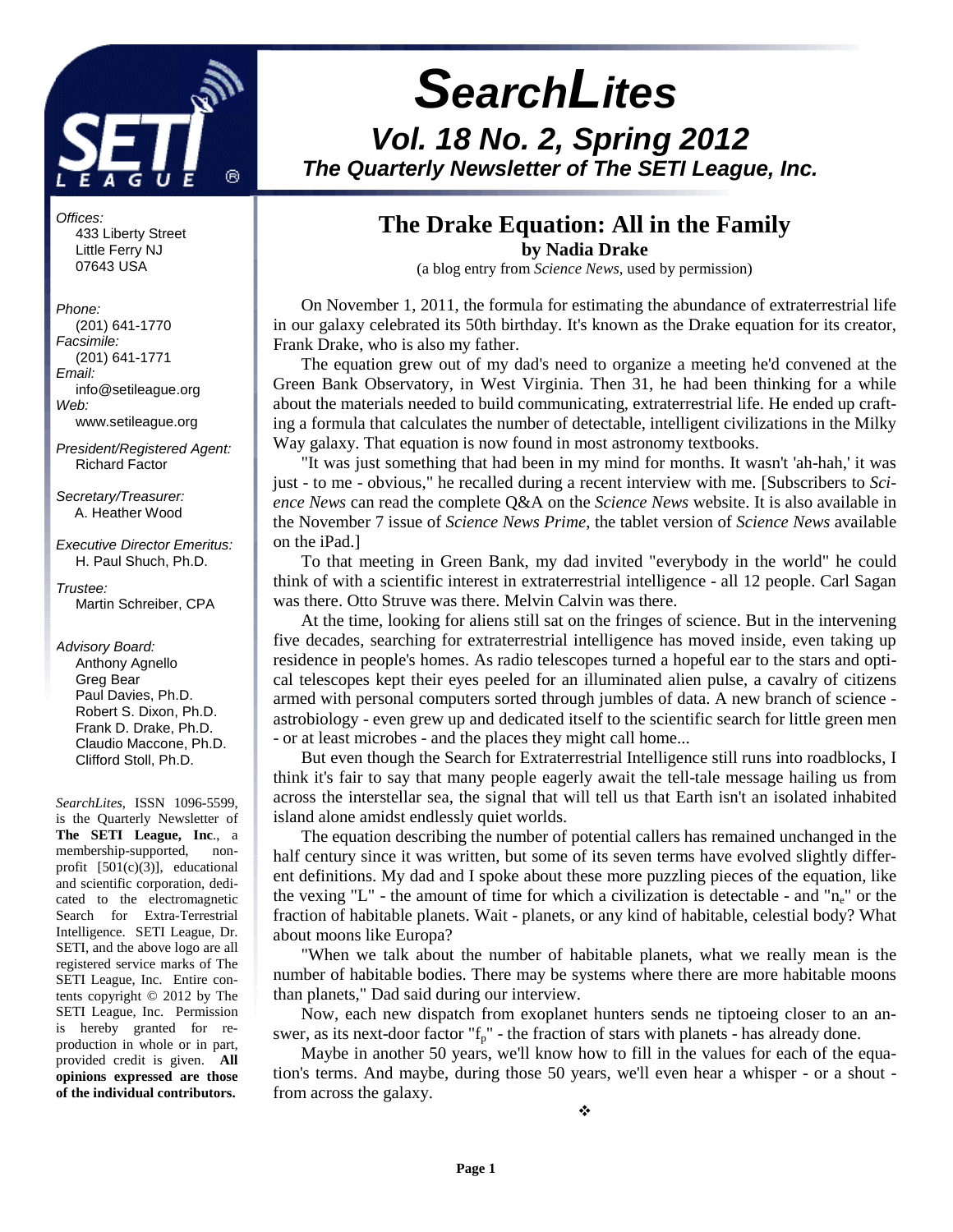# **Event Horizon**

SearchLites readers are apprised of the following conferences and meetings at which SETI-related information will be presented. League members are invited to check our World Wide Web site (www.setileague.org) under *Event Horizon*, or email to us at info@setileague.org, to obtain further details. Members are also encouraged to send in information about upcoming events of which we may be unaware.

**March 10, 2012**: 37th *Trenton Computer Festival*, The College of New Jersey, Ewing, NJ.

**March 30 - April 1, 2012**: *Contact 2012*, Sunnyvale, CA.

**April 21, 2012, 0000 UTC - 2359 UTC**: Thirteenth annual SETI League *Ham Radio QSO Party*: 3.551, 7.0309, 7.2039, 14.084, 14.204, 21.306, and 28.408 MHz.

**April 22, 2012**: Eighteenth SETI League *Annual Membership Meeting*, Little Ferry NJ.

**May 22 - 24, 2012**: IAA *Global Space Exploration Conference*, Washington, DC.

**May 25 - 28, 2012**: *Balticon 46*, Hunt Valley, MD.

**July 26 - 28, 2012**: *Central States VHF Conference*, Cedar Rapids, IA.

**August 30 - September 3, 2012**: *Chicon 7*, 70th World Science Fiction Convention, Chicago IL.

**September 2012 (dates TBA)**: *Sixth International Congress for Radio Astronomy* , Medicina, Italy.

**September 25 - 28, 2012**: *Fourth IAA Symposium on Searching for Life Signatures*, Republic of San Marino.

**October 1 - 5, 2012**: *63rd International Astronautical Congress*, Naples, Italy.

**October 12 - 14, 2012 (tentative)**: *AMSAT Space Symposium*, Orlando, FL.

**April 20, 2013, 0000 UTC - 2359 UTC**: Fourteenth annual SETI League *Ham Radio QSO Party*: 3.551, 7.0309, 7.2039, 14.084, 14.204, 21.306, and 28.408 MHz.

**April 21, 2013**: Nineteenth SETI League *Annual Membership Meeting*, Little Ferry NJ.

**August 29 - September 2, 2013**: *Lonestarcon 3*, 71st World Science Fiction Convention, San Antonio TX.

**September 23 - 27, 2013**: *64th International Astronautical Congress*, Beijing, China.

**April 19, 2014, 0000 UTC - 2359 UTC**: Fifteenth annual SETI League *Ham Radio QSO Party*: 3.551, 7.0309, 7.2039, 14.084, 14.204, 21.306, and 28.408 MHz.

**April 20, 2014**: Twentieth SETI League *Annual Membership Meeting,* Little Ferry NJ.

❖

# **Annual Meeting Notice**

In accordance with Article IV, Section 1 of our duly approved Bylaws, the Trustees of The SETI League, Inc. hereby schedule our Eighteenth Annual Membership Meeting for 1 PM Eastern time on Sunday, April 22, 2012, at SETI League Headquarters, 433 Liberty Street, Little Ferry NJ 07643. Our office is located just two blocks north of Route 46 and one mile east of the Teterboro Airport, on the northwest corner of Liberty and Kinzley Streets.

We recommend that out-of-town members and guests flying in commercially use the Newark International Airport (EWR), which is about twenty minutes South of our office. There is a wide variety of hotels available at the Newark Airport. A rental car is recommended. From Newark, drive North on the New Jersey Turnpike to US Route 46 Westbound, cross over the Hackensack River, and two long blocks after the traffic circle, turn right onto Liberty Street.

Our members and guests using General Aviation are invited to use the Teterboro Airport (there *is* a landing fee). Of the half-dozen Fixed Base Operators offering transient parking, we recommend Atlantic Aviation (ask Ground Control for parking in the Atlantic Midfield). They should be able to assist you with ground transportation. Please coordinate your schedules and needs in advance through our secretary, Heather Wood.

As attendance by one percent of the League's membership constitutes a quorum, all members in good standing are encouraged to attend. The preliminary agenda for this meeting, per Bylaws Article XII, appears below.

Per Article IV, Section 3 our Bylaws, written or electronic notice of this Meeting is being provided to all members in good standing, not less than ten days nor more than ninety days prior to the meeting date. Members are encouraged to submit additional Old Business and New Business items for inclusion in the Agenda. Please email your agenda items to n6tx@setileague.org, not later than April 1, 2012.

The annual Board of Trustees Meeting required per Bylaws Article V, Section 3 will immediately follow the Membership Meeting. All SETI League members in good standing are welcome to attend.

#### **Preliminary Agenda**

- Call to Order
- Minutes of 2011 Membership Meeting
- Financial Report
- Committee Reports
- Old Business
- New Business
- Good and Welfare • Adjournment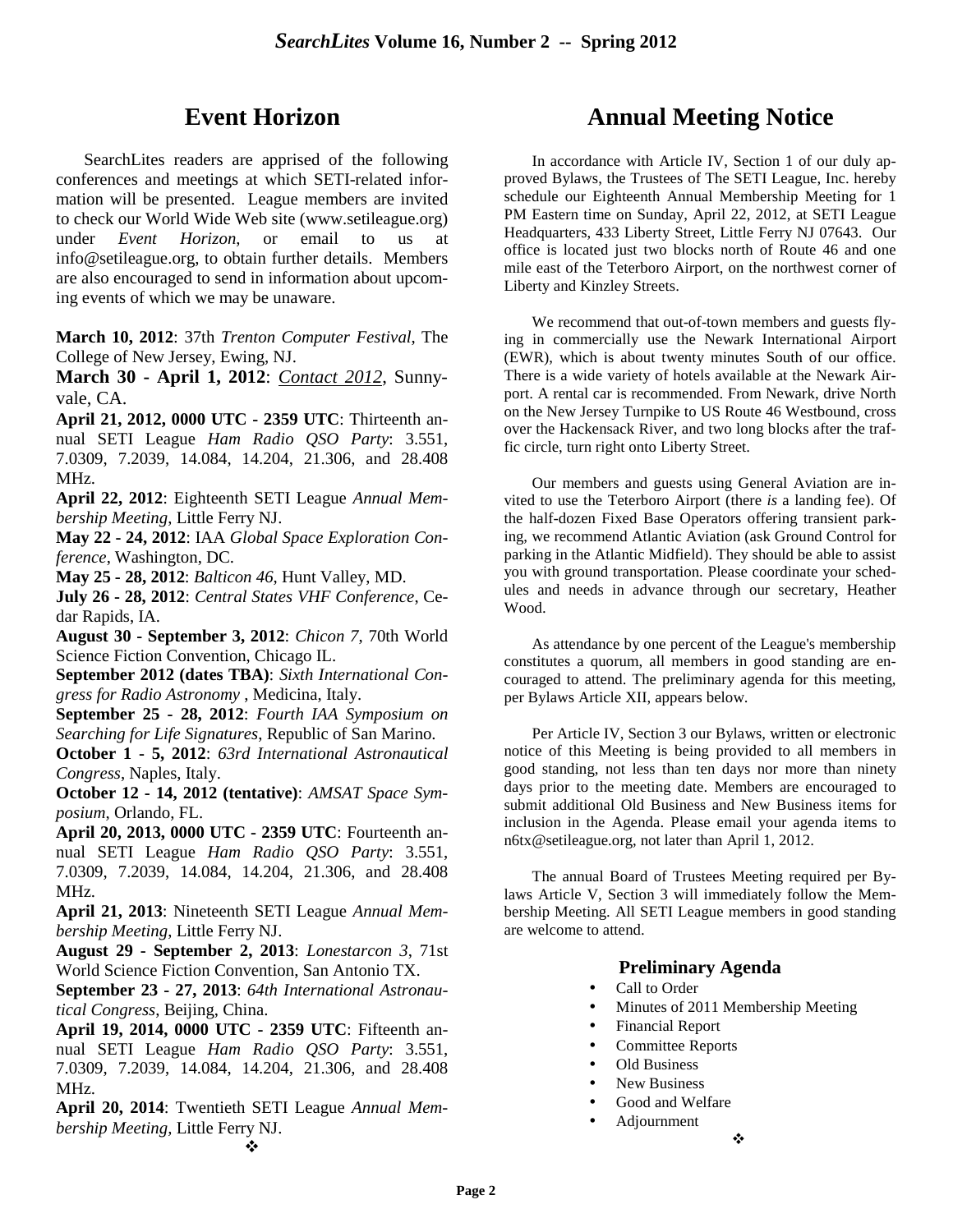## **SETI League 2011 Program Service Accomplishments**

#### **(a) Science Programs:**

- Supported 147 Project Argus radio telescopes built by members in 27 countries on all seven continents. Coordinated their SETI and astrophysical observations. Argus stations analyzed and cataloged several new candidate signals during 2011.
- Members' stations continued to monitor telemetry signals and science beacons from several NASA and ESA interplanetary space probes.
- Provided Committee leadership (as cochairman) to the SETI Permanent Study Group of the International Academy of Astronautics.
- SETI League members continue to lend computer support to the SETI@home distributed computing experiment, through the Berkeley Open Infrastructure for Networked Computing (BOINC).

#### **(b) Technology Programs:**

- Assisted three members in bringing new Project Argus stations online.
- Coordinated and archived four closed technical email lists.

#### **(c) Public Education Programs:**

- Executive Director Emeritus delivered five public SETI lectures in the US and South Africa.
- Members participated in the 2011 Green Bank Technical Conference of the Society of Amateur Radio Astronomers (SARA), a SETI League affiliate, as well as SARA's regional conferences in Tennessee and California, presenting papers and conducting workshops.
- Executive Director Emeritus published five technical articles in scholarly journals, Conference proceedings, and the popular press, served as a manuscript reviewer for the International Academy of Astronautics, and as a member of the British Interplanetary Society's editorial board.
- The SETI League provided webmastering and website hosting services to the In-ternational Academy of Astronautics SETI Permanent Committee.
- Distributed CD copies of "The SETI League Technical Manual" and "Tune In The Universe!", a radio amateur's guide to the Search for Extra-Terrestrial Intelligence.
- Officers and volunteer Regional Coordinators answered numerous email queries from around

the world on technical and societal aspects of SETI.

• Distributed numerous print and CD copies of various SETI League Conference Proceedings.

#### **(d) Media and Outreach Programs:**

- Published four issues of SearchLites, the quarterly newsletter of The SETI League, Inc.
- Coordinated and archived two open public email lists.
- Distributed three Press Releases and twelve Editorials to over 700 media outlets worldwide.
- Filed 52 weekly updates to The SETI League's extensive website.
- Mailed out dozens of membership brochures to email requesters.
- Several of our 60 volunteer Regional Coordinators in 46 countries conducted print and broadcast media briefings and interviews.
- Executive Director Emeritus granted interviews to print media and broadcast outlets in New Jersey, Pennsylvania, New York, the United Kingdom, Brazil, Germany, and South Africa.
- Awards Committee chairman designated recipients for the sixteenth annual Giordano Bruno Memorial Award, the ninth Orville Greene Service Award, and twelve SETI SuperStar Awards.

# *Ask Dr. SETI ®*  **ATA Dish Design**

## **Dear Dr. SETI:**

*Thanks for sending along the latest SearchLites. I found the article about the Allen Telescope Array interesting. I wonder if you could explain the ATA dish design. I've seen pictures of the array, and find the design intriguing.* 

*Doc, North Dakota* 

#### **The Doctor Responds:**

I'm glad you're enjoying *SearchLites*, Doc. The ATA dishes are Gregorian antennas. They use a  $\nu$ 6 meter offset-fed primary mirror, which reflects incoming signals onto a ~2 meter secondary reflector which is mounted *outside* of the focal point. The secondary mirror in turn reflects the signals to a broadband log-periodic feed, which contains a cryogenically cooled combination balun (balancedto-unbalanced transformer) and an extremely broadband, ultra-low-noise preamplifier. All very high efficiency, very complicated, and *very* expensive!  $\bullet$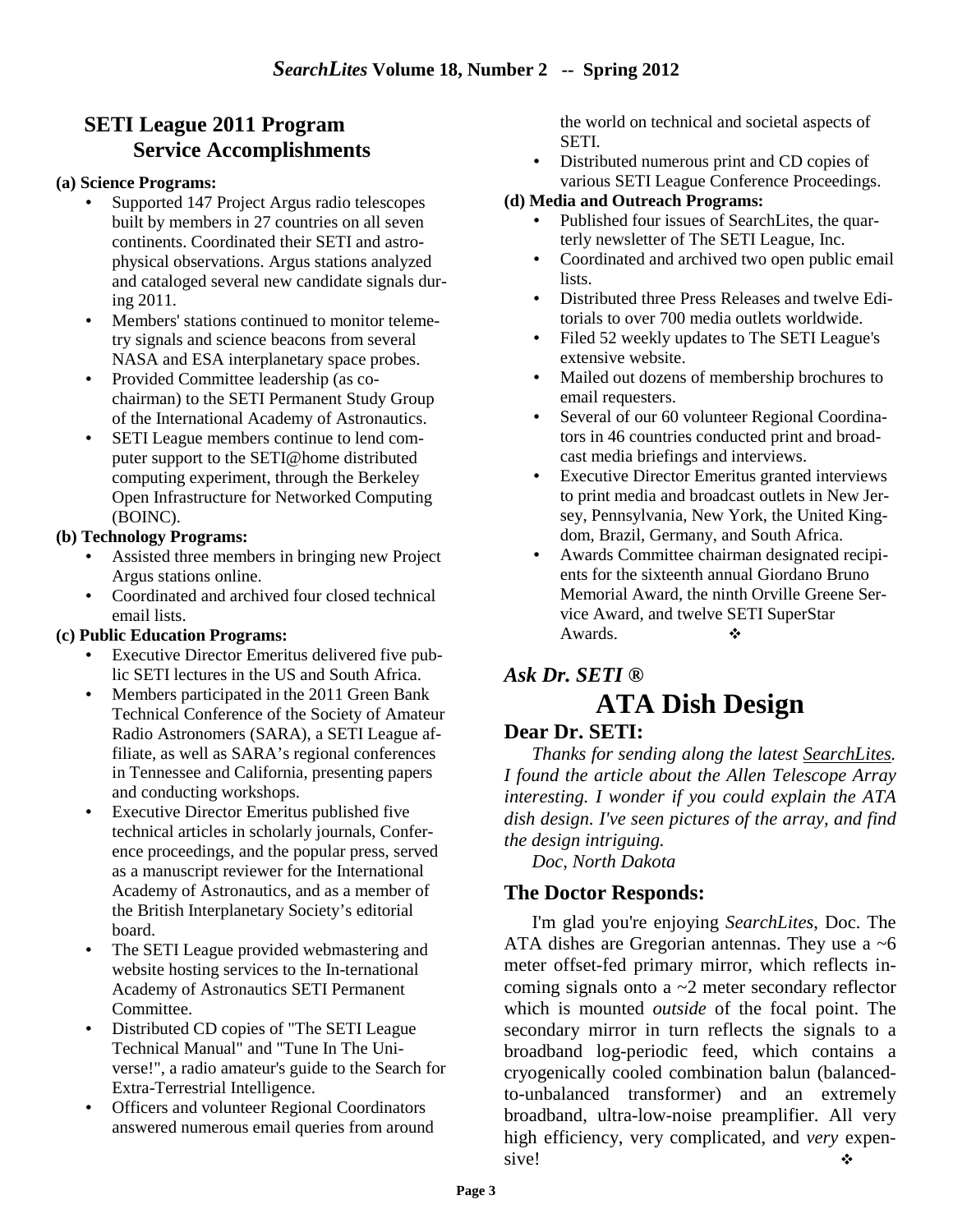#### *Guest Editorials:*

#### **National Parks on the Moon? by Seth Shostak Senior Astronomer, SETI Institute**  From *Huffington Post*, used by permission.

I've often fantasized about visiting the Bahamian beach where Columbus first stumbled ashore in 1492. Sadly, no one knows where that beach is. In fact, no one's even sure which island Columbus first encountered (there are three candidates).

It's a pity, a disappointment, and a lost revenue source for the Bahamians.

Now, more than a half-millennium later, there are some new beachheads to mark and preserve. NASA's Office of Commercial Exploration has been concerned about protecting the landing zones where humans first walked on the Moon, and one of my colleagues, ecologist Margaret Race, has been part of their deliberations. For those too young to remember, there were six lunar missions between 1969 and 1972, and among these, the touchdown sites of Apollo 11 (the first) and Apollo 17 (the last) are particularly resonant. Unlike most stories churned out in the daily news, what happened in these small bits of dusty real estate will interest every generation that follows us.

So what's the problem? You might assume that these small parcels are safely ensconced on a pockmarked, airless, and uninhabited world a quarter of a million miles away. Not a lot of worry there.

But the Moon's splendid isolation is bound to be temporary. The era during which only governments could put hardware on the Moon is coming to an end. There are 26 private teams competing for the \$30 million Google Lunar X-Prize -- to be awarded for sending a robotic spacecraft to this nearby world that can roam at least 500 meters, and send back data such as a photo. There's also a \$5 million bonus for documenting an historic, lunar landing site.

The teams competing for the X-Prize -- well aware of the cultural importance of these places - have asked for guidelines on how to explore them. So these groups are not likely to cause any damage. But in another century, there might be a permanent human presence up there. Going to the Moon may be something that tourists do, tourists whose parents were not even alive when the first men landed in the Sea of Tranquility. These sites will no longer be safe merely because they're remote.

Admittedly, it would take industrial-grade chutzpah and a massive dose of malevolence for anyone to bulldoze the spot where Neil Armstrong stepped off the Eagle lander. But even innocent visits could be damaging.

"The biggest concern is rocket exhaust," says Race, "because landing spacecraft could sandblast everything as the engine stirs up the Moon's surface." Another problem is accidents -- an incoming rocket could inadvertently crash. This has led to specifying a restricted "air space" above the most important places.

Rovers -- rolling in for a close-up view -- could also cause problems, particularly as the lower gravity (and lack of air) mean that abrasive dust kicked up by the wheels goes high and moves fast.

"You may have to restrict the speed at which rovers could approach the site," Race says.

Not to mention the obliteration of boot prints, the taking of souvenirs, etc.

Sure, for people of good will, there's little cause for concern. But what about future visitors whose will is not so good, or who are simply indifferent or oblivious? Race argues that we should fill in some gaps in the legal structure governing cosmic exploration. That's the provenance of the Outer Space Treaty, which dates to 1967 and has been ratified by over 100 countries. According to the OST, the Moon cannot be claimed by any country -- it belongs to all humankind, in the way that Antarctica does. On the other hand, the spacecraft and other paraphernalia now placidly parked on its surface are the property of the governments that built them.

"So there's clearly a problem," says Race. "I mean, some people will point to a site and say, 'You don't own the real estate, so who are you to draw restrictive circles around your hardware?'"

Solving this and the other problems of preservation is probably not too difficult right now, since the whole issue is both new and -- to many people -- almost amusingly arcane. But Race believes strongly that we should do something soon. Otherwise, it's likely that we'll succumb to our historic modes of exploration: just barrel ahead, and damn the consequences.

It will be like settling the Americas, Race says. "Just do it, and then people will figure out what was done wrong later."

This cowboy approach is easy and, to some, even appealing. But a little proactive work might lead to outcomes that future generations will come to appreciate.

Think about it this way. You can't visit Columbus' landing spot. We don't know where Balboa first tasted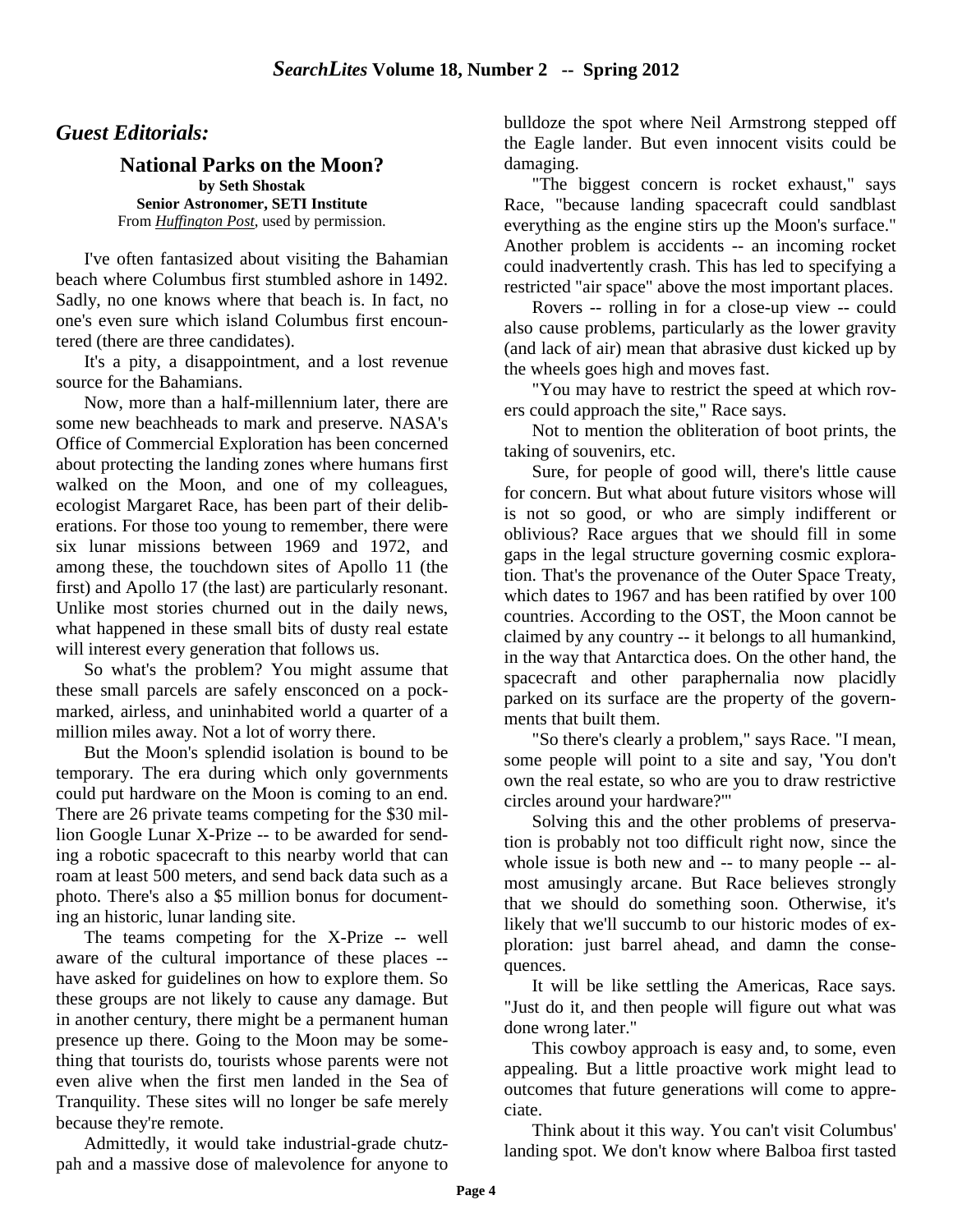the waters off the Darian coast to prove they were salty, or where the Pilgrims first stepped ashore in Massachusetts (it wasn't on that rock).

It's history without artifacts. But it needn't be. We can ensure that our descendants in the 23rd century - most of whom will not know much about the wars or politics of our time -- will at least be able to gaze in awe at where their ancestors first made a big step for mankind.

The National Parks have been touted as "America's best idea." Perhaps it's time to craft a similarly enlightened idea at the international level -- to show appreciation of the truly promethean things that our species has done, and to safely bequeath them to those who follow.

#### **Let the Search Continue by Paul Gilster**

*Centauri Dreams*

Most people think that SETI is worth doing, whether or not they actually believe there are other technological civilizations in the galaxy. Ben Zuckerman, a professor of astronomy at UCLA, is certainly in the skeptics' camp, thinking there are no technological ETs in the Milky Way, but he's quoted in a story from QUEST (KQED San Francisco) as calling for more SETI. "Given that the costs are not very high," says Zuckerman, "why not continue the search?" Zuckerman, who once worked with Carl Sagan in graduate school, no longer thinks we live in a crowded galaxy, but a potential discovery of this magnitude justifies the relatively modest expenditure.

It's not surprising to find Jill Tarter echoing Zuckerman. The recent funding problems of the Allen Telescope Array have not daunted the woman who more than anyone else has come to represent the search for other intelligent life. And although she believes we may one day come to the 'extraordinary conclusion' that we really are alone, the time for drawing that conclusion is hardly near. We have hundreds of billions of stars to choose from in the Milky Way and hundreds of billions of galaxies beyond our own, and in those terms, we've barely begun to search.

The KQED story takes note of the new element in SETI research, which has to do with the Kepler mission. With the discovery of more than a thousand planets orbiting stars in its field of view, Kepler may well have found the first true Earth analogues - we'll know as its data continue to be analyzed. The Kepler findings give us a targeted list of stars that should be high priority for the SETI hunt. "This," says Kepler team member Dimitar Sasselov, "is where we should be looking for the signals coming from other civilizations."

Just a month after the hibernation of the Allen Telescope Array due to money problems, the Green Bank radio telescope facility in West Virginia announced its own effort to study 86 of the stars chosen from the Kepler list, scanning an 800 MHz range of frequencies simultaneously (that's 300 times the range available at Arecibo). Among the 86 stars Green Bank will be studying are 54 candidate systems identified by Kepler as potentially having a planet in the habitable zone. Thus the largest steerable radio telescope in the world picks up on the Kepler work, another case of SETI soldiering on when resources are scarce.

And fortunately, the Allen Telescope Array itself is back in business, thanks to more than \$200,000 in donations from some 2400 donors and an infusion of money from the U.S. Air Force, which should keep the project running for the next several months. In the longer term, the ATA needs \$2.5 million per year to keep operational, so fund-raising will doubtless become a permanent fixture of the facility's operations. The SETI Institute's page supporting a search of the Kepler candidates using the ATA continues to gather donations, a reminder that while SETI may be for now a relatively low-key project, it's one that generates wide public interest.

My own views on SETI parallel those of Ben Zuckerman. I doubt intelligent life is widespread in the galaxy, but the whole point of science is to extend our knowledge. By all means, let's keep SETI in business, and maybe we skeptics will be proven wrong. And just letting the imagination run, it's fascinating to ponder the world we might live in if one of the Kepler planets turns out to be leaking some kind of artificial radiation. Remember that Kepler is looking out along the Milky Way's Orion arm, in an area where fewer than one percent of the stars the mission examines are closer than 600 light years. If we were to detect a transmission, it would take 1200 years to receive any return to our potential response. I suspect a detected signal, after revolutionizing our view of ourselves in the cosmos, would probably remain unrepeated and untranslatable, a mystery for our time, an enigma speaking of all we have yet to learn.  $\cdot \cdot$ 

**Disclaimer:** The opinions expressed in editorials are those of the individual authors, and do not necessarily reflect the position of The SETI League, Inc., its Trustees, officers, Advisory Board, members, donors, or commercial sponsors.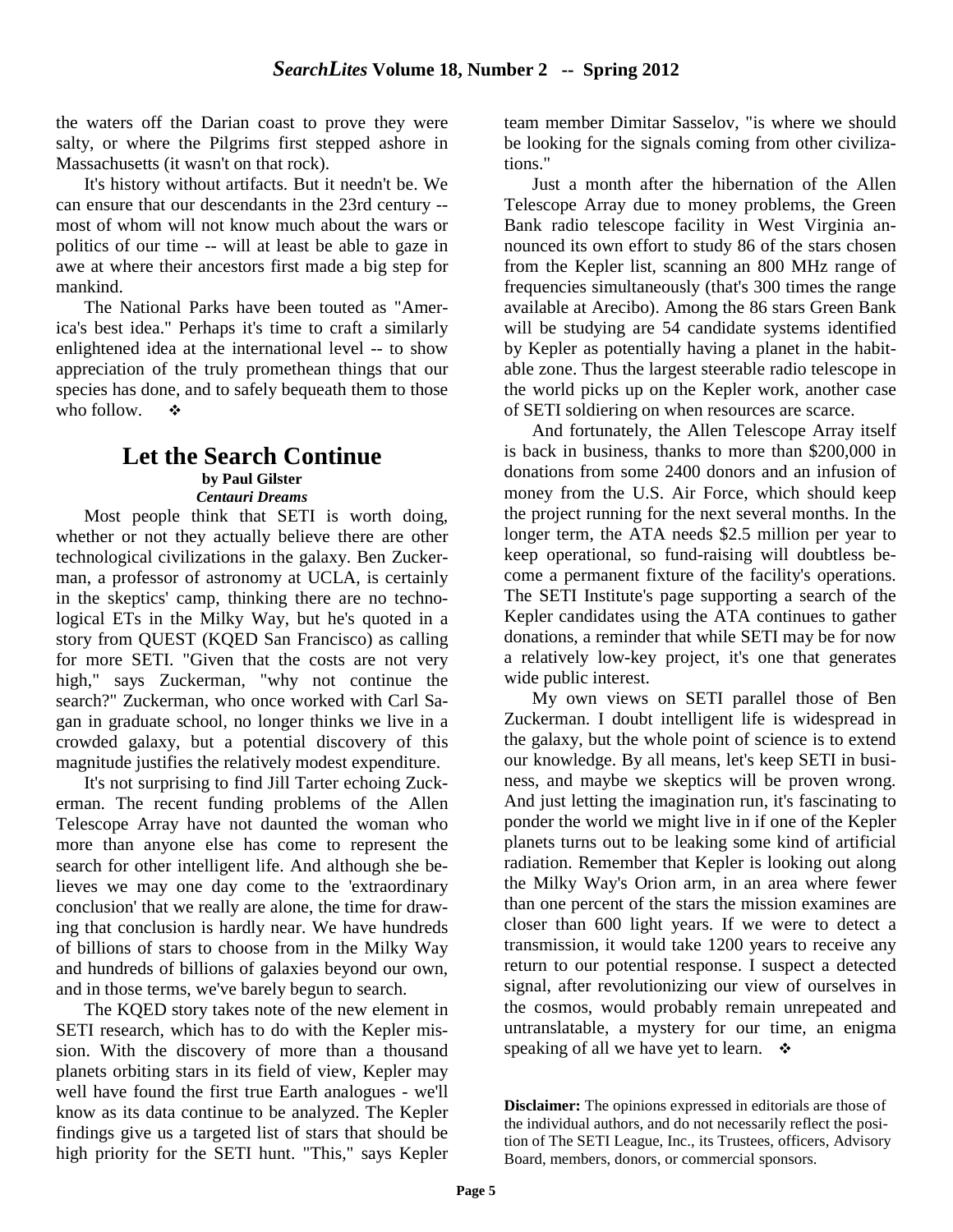## **SETI League Financial Report**



**2011 Revenues (unaudited)** 



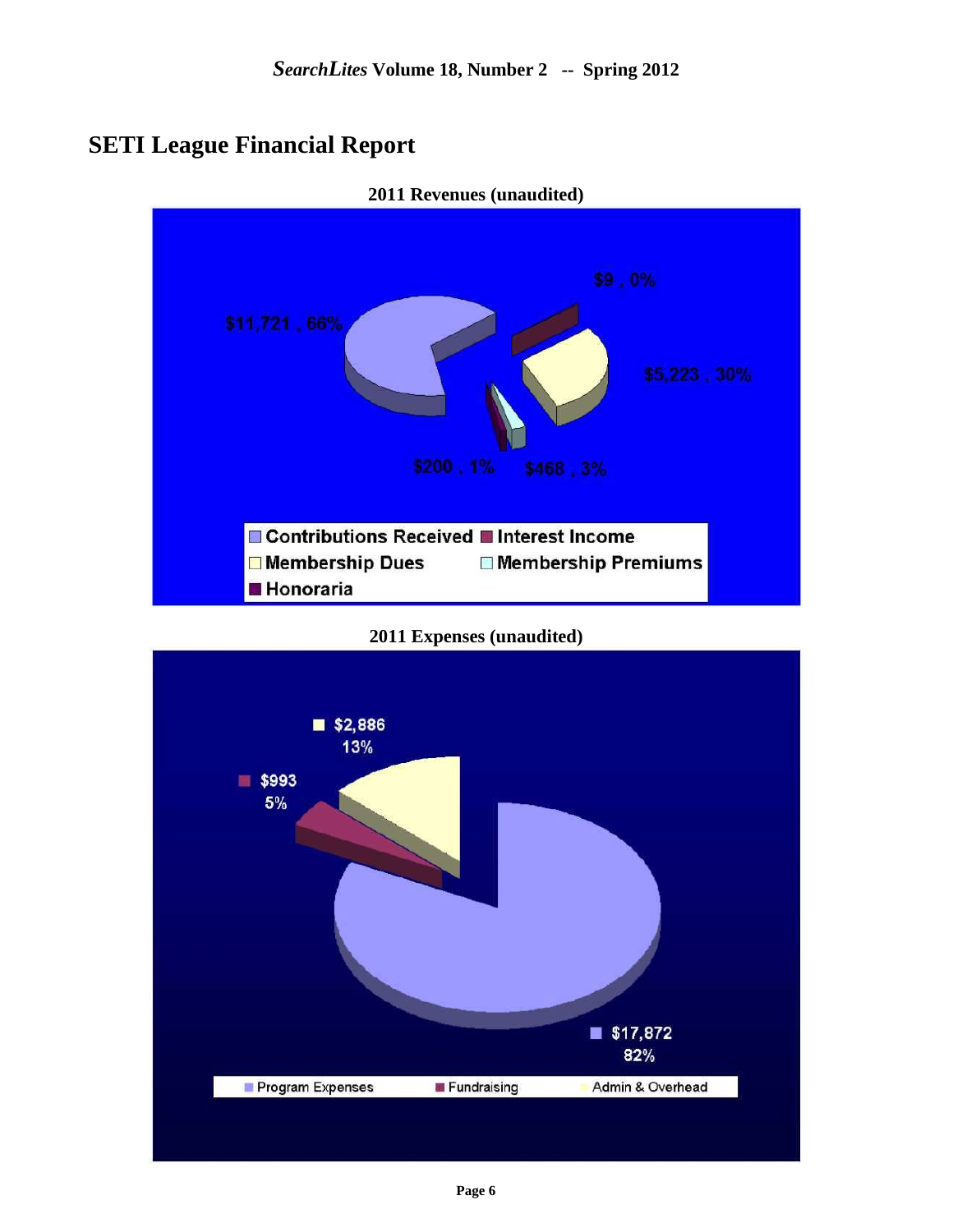# **Budget Tracking – 2011**

| 990  |                                  | 2011        | 2011     |
|------|----------------------------------|-------------|----------|
| Line | <b>REVENUES:</b>                 | (Projected) | (Actual) |
| 1d   | Dues, Grants & Contributions     | 20,000      | 17,612   |
| 4    | Interest & Investments           | 19          | 9        |
| 12   | <b>Total Revenues:</b>           | 20,019      | 17,621   |
|      | <b>EXPENSES:</b>                 |             |          |
| 13   | Educ, and Scientific Programs    | 17,000      | 17,872   |
| 14   | Management & General             | 4,600       | 2,886    |
| 15   | Fundraising                      | 1,400       | 993      |
| 17   | <b>Total Expenses:</b>           | 22,000      | 21,751   |
| 18   | Excess or (Deficit) for the year | $-1,981$    | $-4,130$ |
|      | <b>BALANCE SHEET:</b>            |             |          |
| 19   | Beginning Net Assets             | 10,981      | 10,981   |
| 21   | <b>Ending Net Assets</b>         | 9,000       | 6,851    |

# **Annual Budget - 2012**

| 990<br>Line | <b>REVENUES:</b>                 | 2012<br>(proposed) |
|-------------|----------------------------------|--------------------|
| 1d          | Dues, Grants & Contributions     | 18,000             |
| 4           | Interest & Investments           | 5                  |
| 12          | <b>Total Revenues:</b>           | 18,005             |
|             | <b>EXPENSES:</b>                 |                    |
| 13          | Educ, and Scientific Programs    | 17,000             |
| 14          | Management & General             | 3,000              |
| 15          | Fundraising                      | 1,000              |
| 17          | <b>Total Expenses:</b>           | 21,000             |
| 18          | Excess or (Deficit) for the year | (2,995)            |
|             | <b>BALANCE SHEET:</b>            |                    |
| 19          | Beginning Net Assets             | 6,851              |
| 21          | Ending Net Assets                | 3,856              |